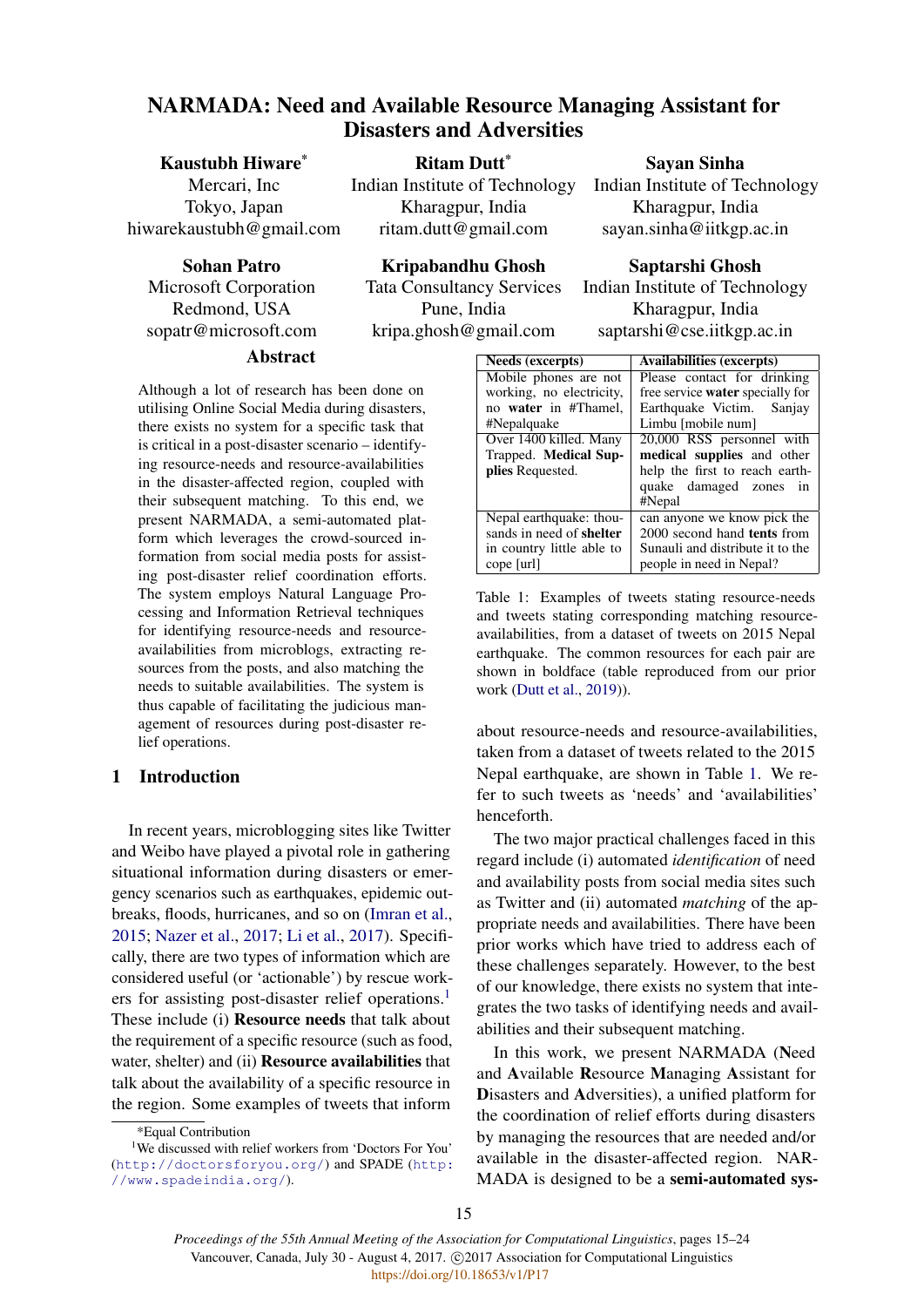tem to ensure supervision and accountability.

In this paper, we describe the Natural Language Processing and Information Retrieval techniques used in NARMADA for the following tasks – (i) identifying resource-needs and resourceavailabilities from microblogs, (ii) extracting resource names and other critical information from the posts (e.g., where the resource is needed, the quantity that is needed/available), and (iii) matching the needs to suitable availabilities. The system can be accessed from [https://osm-dm-kgp.](https://osm-dm-kgp.github.io/Narmada/) [github.io/Narmada/](https://osm-dm-kgp.github.io/Narmada/). Although the system is currently applied over tweets only, NARMADA can also seamlessly integrate information from other sources, as well as enable users to add new information as they deem fit. We believe that the use of this system during a real-time disaster event will help in expediting relief operations.

Our work makes the following contributions.

1) We leverage contextual word embeddings to develop supervised models for automated classification of tweets that inform about need or availability of a resource.

2) We automate the process of categorising the type of resource present in needs and availabilities into food, health, shelter or logistics. This helps us to identify covert information present in tweets.

3) We deploy NARMADA that leverages NLP and IR techniques to identify resource needs and availabilities from microblogs, extract relevant information, and subsequently match needs to suitable availabilities. We believe that such a system would assist in post-disaster relief operations.

### 2 Related Work

There has been a lot of recent work on utilising Online Social Media (OSM) to facilitate post-disaster relief operations – see [\(Imran et al.,](#page-8-0) [2015;](#page-8-0) [Nazer](#page-9-0) [et al.,](#page-9-0) [2017;](#page-9-0) [Li et al.,](#page-8-1) [2017\)](#page-8-1) for some recent surveys on this topic. For instance, there have been works on classifying situational and non-situational information [\(Rudra et al.,](#page-9-1) [2015,](#page-9-1) [2018\)](#page-9-2), location inferencing from social media posts during disasters [\(Karimzadeh et al.,](#page-8-3) [2013;](#page-8-3) [Lingad et al.,](#page-9-3) [2013;](#page-9-3) [Paule et al.,](#page-9-4) [2018;](#page-9-4) [Dutt et al.,](#page-8-4) [2018;](#page-8-4) [Kumar and](#page-8-5) [Singh,](#page-8-5) [2019\)](#page-8-5), early detection of rumours from social media posts [\(Mondal et al.,](#page-9-5) [2018\)](#page-9-5), emergency information diffusion on social media during crises [\(Kim et al.,](#page-8-6) [2018\)](#page-8-6), event detection [\(Hasan](#page-8-7) [et al.,](#page-8-7) [2018\)](#page-8-7), extraction of event-specific informative tweets during disaster [\(Laylavi et al.,](#page-8-8) [2017\)](#page-8-8)

and so on. Tweets specific to particular disasters have been studied in [\(Gautam et al.,](#page-8-9) [2019\)](#page-8-9), along with their categorisation. Certain other works have focused on the classification of such tweets by determining the probability of them being re-shared in Twitter [\(Neppalli et al.,](#page-9-6) [2019\)](#page-9-6). A comparison of various learning-based methods has also been recently conducted in [\(Assery et al.,](#page-8-10) [2019\)](#page-8-10).

Automated retrieval of needs and availabilities have been attempted by employing regular expressions [\(Purohit et al.,](#page-9-7) [2013\)](#page-9-7), pattern-matching techniques [\(Temnikova et al.,](#page-9-8) [2015\)](#page-9-8), language models [\(Basu et al.,](#page-8-11) [2017\)](#page-8-11), and neural IR methods such as word and character embeddings [\(Basu et al.,](#page-8-11) [2017;](#page-8-11) [Khosla et al.,](#page-8-12) [2017\)](#page-8-12). Likewise, there has been prior research on the automated matching of the needs and availabilities using tf-idf similarity [\(Puro](#page-9-7)[hit et al.,](#page-9-7) [2013\)](#page-9-7) and our prior works [\(Basu et al.,](#page-8-13) [2018;](#page-8-13) [Dutt et al.,](#page-8-2) [2019\)](#page-8-2) that used word-embeddings for the task. However, no prior work has attempted end-to-end identification and matching of needs and availabilities, which we attempt in this work.

Some information systems have also been implemented for disaster situations such as AIDR [\(AID,](#page-8-14) [2015\)](#page-8-14) and Ushahidi [\(Ush,](#page-8-15) [2008\)](#page-8-15) which employs crowd-sourced information using social media to assist disaster operations. To our knowledge, none of the existing systems have attempted the specific tasks in this work – identification and matching of resource-needs and resource-availabilities.

## 3 Dataset

We reuse the dataset made available by our prior works [\(Khosla et al.,](#page-8-12) [2017;](#page-8-12) [Basu et al.,](#page-8-13) [2018;](#page-8-13) [Dutt](#page-8-2) [et al.,](#page-8-2) [2019\)](#page-8-2) which comprises tweets posted during two disaster events i.e. (i) the earthquake in Nepal in April, [2](#page-1-0)015<sup>2</sup>, and (ii) the earthquake in central Italy in August,  $2016<sup>3</sup>$  $2016<sup>3</sup>$  $2016<sup>3</sup>$ . Henceforth, we refer to the scenarios as Nepal-quake and Italy-quake.

The tweets were collected using the Twitter Search  $API<sup>4</sup>$  $API<sup>4</sup>$  $API<sup>4</sup>$  with the queries 'nepal quake' and 'italy quake'. The dataset consists of only English tweets since it was observed that most tweets are posted in English to enable rapid communication between international agencies and the local population.

<span id="page-1-1"></span><span id="page-1-0"></span><sup>2</sup>[https://en.wikipedia.org/wiki/April\\_](https://en.wikipedia.org/wiki/April_2015_Nepal_earthquake) [2015\\_Nepal\\_earthquake](https://en.wikipedia.org/wiki/April_2015_Nepal_earthquake) <sup>3</sup>[https://en.wikipedia.org/wiki/August\\_](https://en.wikipedia.org/wiki/August_2016_Central_Italy_earthquake) [2016\\_Central\\_Italy\\_earthquake](https://en.wikipedia.org/wiki/August_2016_Central_Italy_earthquake)

<span id="page-1-2"></span><sup>4</sup>[https://dev.twitter.com/rest/public/](https://dev.twitter.com/rest/public/search) [search](https://dev.twitter.com/rest/public/search)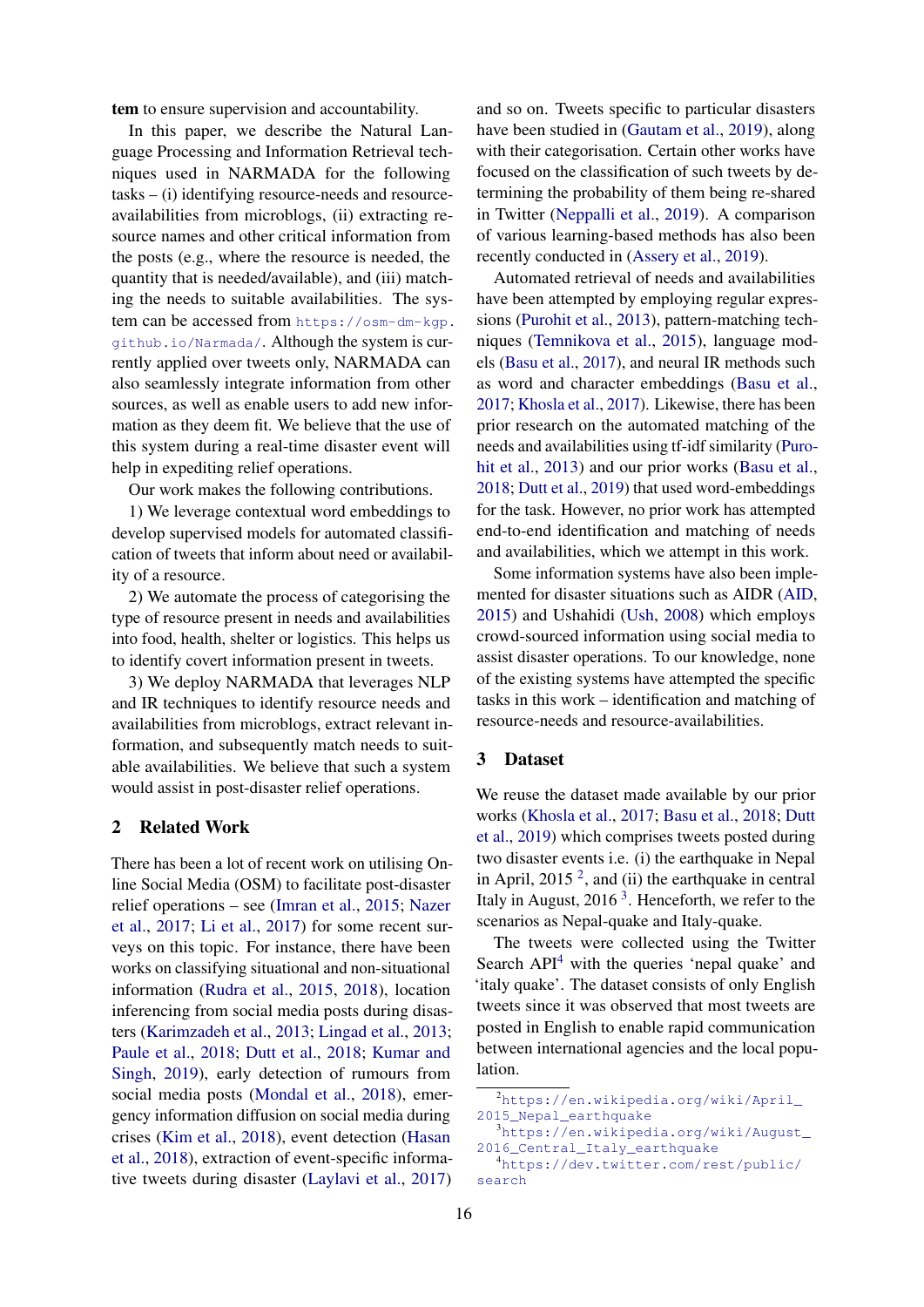Removing duplicates and near-duplicates yielded a corpus of *50,068* tweets for Nepal-quake and *70,487* tweets for Italy-quake. However, the number of tweets that inform about needs and availabilities is very low – there are 499 and 1333 need and availability tweets for the Nepal-quake dataset. Likewise, the Italy-quake had only 177 needs and 233 availabilities (see [\(Dutt et al.,](#page-8-2) [2019\)](#page-8-2) for more details).

# 4 Methodology

In this section, we describe the methodologies that are incorporated within the NARMADA system. The overarching goal of the system is to facilitate post-disaster relief coordination efforts using the vast information available on social media. To that end, it performs three essential tasks  $-$  (i) identifying needs and availabilities, (ii) extracting actionable information from the need and availability tweets, and (iii) matching appropriate needs and availabilities. NARMADA is designed to execute each of the above three tasks in an automated fashion. We elaborate on the specific methodology involved for each of these sub-tasks in the ensuing subsection. However, prior to each of these tasks, we perform pre-processing on the tweet text as follows.

Pre-processing tweets: We employed standard pre-processing techniques on the tweet text to remove URLs (but not email ids), mentions, characters like brackets, 'RT', and other non-ASCII characters like #, &, ellipses and Unicode characters corresponding to emojis. We also segmented CamelCase words and joint alphanumeric terms like 'Nepal2015' into distinct terms ('Nepal' and '2015'). However, we did *not* perform case-folding or stemming on the tweet-text to enable subsequent detection of proper nouns (explained below).

#### 4.1 Identifying needs and availabilities

Identifying needs and availabilities is challenging since they account for only  $\approx 3.64\%$  and  $\approx 0.58\%$ of the entire Nepal-quake and Italy-quake datasets, respectively. Prior works have approached this problem as a retrieval task using a wide array of techniques such as regular-expressions [\(Purohit](#page-9-7) [et al.,](#page-9-7) [2013\)](#page-9-7), pattern-matching [\(Temnikova et al.,](#page-9-8) [2015\)](#page-9-8), language models [\(Basu et al.,](#page-8-11) [2017\)](#page-8-11), and recently neural IR techniques such as word and character embeddings [\(Basu et al.,](#page-8-11) [2017;](#page-8-11) [Khosla](#page-8-12) [et al.,](#page-8-12) [2017;](#page-8-12) [Basu et al.,](#page-8-16) [2019\)](#page-8-16).

To enable the real-time deployment, a system needs to filter out tweets on an individual basis. To that end, we decided to adopt a supervised approach for classifying a tweet as 'need', or as 'availability' or as 'others' (i.e., a three-class classification problem). We experimented with different neural architectures for both in-domain and crossdomain classification. In-domain classification implies that the model is trained and tested on tweets related to the same disaster event. On the other hand, cross-domain classification involves training on tweets related to one event (say 'Nepal-quake') and evaluating on tweets related to another event ('Italy-quake') [\(Basu et al.,](#page-8-16) [2019\)](#page-8-16).

Baseline methods: Convolutional Neural Networks (CNN) have been found to work well in the classification of disaster-related tweets [\(Caragea](#page-8-17) [et al.,](#page-8-17) [2016;](#page-8-17) [Nguyen et al.,](#page-9-9) [2017\)](#page-9-9). Hence we use the CNN of [\(Kim,](#page-8-18) [2014\)](#page-8-18) as a baseline model. We operate on 300-dimensional word-embeddings and fix the feature maps to 100 dimensions. We implement convolutional filters with kernel-size 3, 4, and 5 respectively, with stride 1, and non-linear ReLU activation units. Finally, we apply max-pooling before passing it through a fully-connected layer and softmax with negative log-likelihood (NLL) loss. We experiment with randomly initialized embeddings as well as different kinds of pre-trained embeddings - Glove[\(Pennington et al.,](#page-9-10) [2014\)](#page-9-10)<sup>[5](#page-2-0)</sup>, word2vec [\(Mikolov et al.,](#page-9-11) [2013\)](#page-9-11)<sup>[6](#page-2-1)</sup>, fasttetxt em-beddings [\(Bojanowski et al.,](#page-8-19) [2017\)](#page-8-19)<sup>[7](#page-2-2)</sup> and CrisisNLP embeddings [\(Imran et al.,](#page-8-20) [2016\)](#page-8-20) trained on tweets posted during many disaster events.

Proposed model: We propose to use a pre-trained BERT model [\(Devlin et al.,](#page-8-21) [2018\)](#page-8-21) (bert-baseuncased) to represent a tweet as a 768-dimensional embedding. We pass the represented tweet through a fully connected layer which classifies it into the aforementioned three categories. Using BERT pretrained embeddings helps us in two ways. Firstly, the BERT model itself remains a part of the entire end-to-end system; hence it gets fine-tuned while training. Moreover, BERT uses multiple bidirectional self-attention modules which helps capture contextual information.

In-domain classification: Table [2](#page-3-0) notes the per-

<span id="page-2-2"></span><span id="page-2-1"></span><sup>6</sup><https://code.google.com/p/word2vec/> <sup>7</sup>[https://fasttext.cc/docs/en/](https://fasttext.cc/docs/en/english-vectors.html)

```
english-vectors.html
```
<span id="page-2-0"></span><sup>5</sup>[https://nlp.stanford.edu/projects/](https://nlp.stanford.edu/projects/glove/) [glove/](https://nlp.stanford.edu/projects/glove/)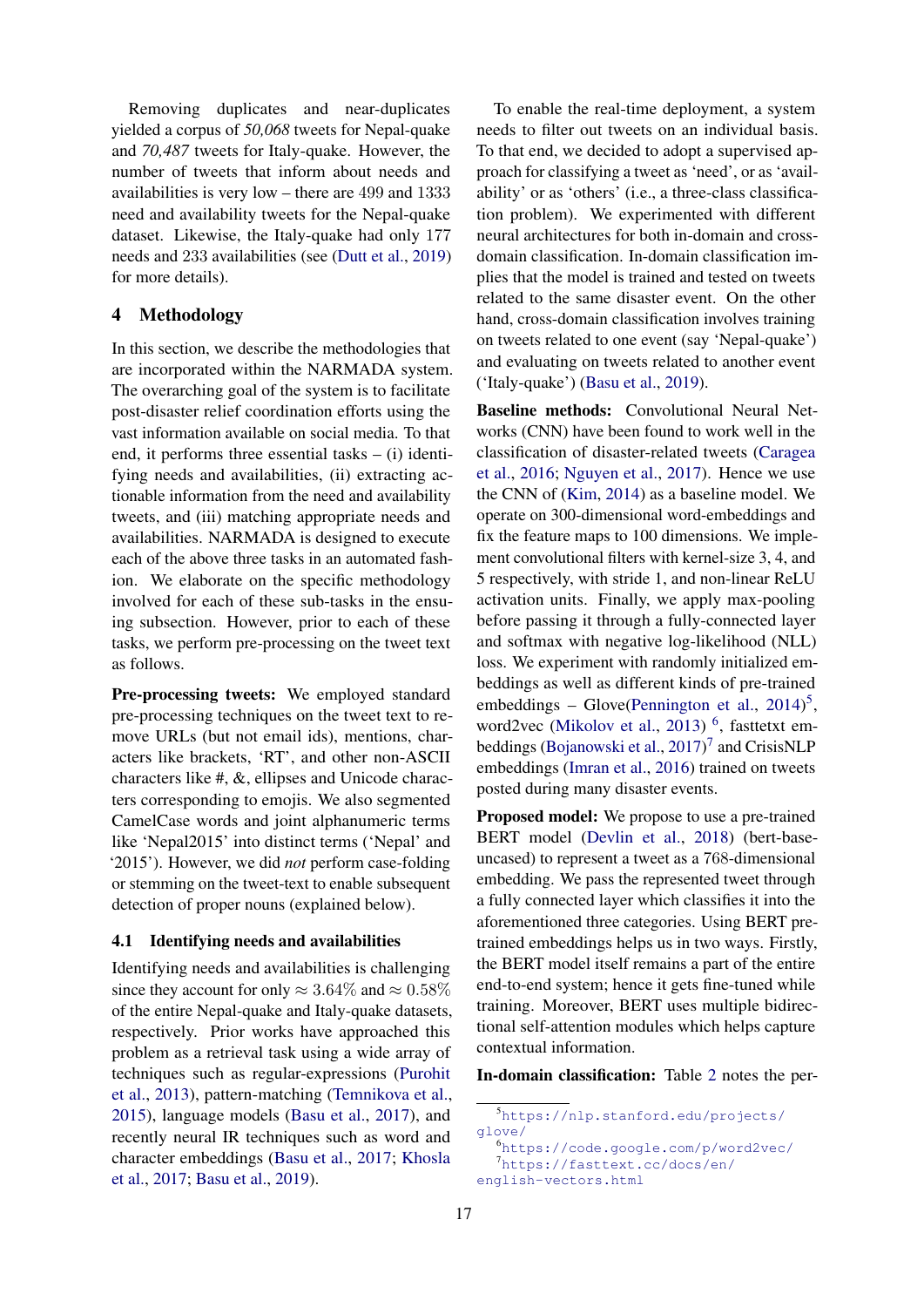<span id="page-3-0"></span>

|                                | Nepal-quake |       |       |       | Italy-quake |       |  |
|--------------------------------|-------------|-------|-------|-------|-------------|-------|--|
| Methodology                    | Prec        | Rec   | F1    | Prec  | Rec         | F1    |  |
| $CNN + random$                 | 0.803       | 0.612 | 0.681 | 0.926 | 0.552       | 0.637 |  |
| $CNN + f$                      | 0.790       | 0.668 | 0.716 | 0.846 | 0.680       | 0.727 |  |
| $CNN + Word2vec$               | 0.796       | 0.660 | 0.712 | 0.847 | 0.644       | 0.709 |  |
| $CNN + Fasttext$               | 0.771       | 0.628 | 0.683 | 0.870 | 0.640       | 0.703 |  |
| $CNN + CrisisNLP$              | 0.767       | 0.634 | 0.682 | 0.734 | 0.585       | 0.635 |  |
| <b>BERT</b> (proposed for F1)  | 0.786       | 0.866 | 0.823 | 0.856 | 0.722       | 0.779 |  |
| <b>BERT</b> (proposed for Rec) | 0.791       | 0.872 | 0.828 | 0.843 | 0.810       | 0.826 |  |

Table 2: Performance of the neural architectures for in-domain classification of tweets into three classes – needs, availabilities, and others. Best F1-scores in boldface.

formances of the various classification models in *in-domain settings*, averaged over both the classes *needs* and *availabilities*. For each of the two datasets, we consider 20% (randomly sampled) of the labelled data as the test set, 70% of the rest as the training set, and the rest 10% was used as the validation set. We report the Precision, Recall and F1-score on the test set as the evaluation measures. We consider F1-score as the primary score since it incorporates both Precision and Recall. The proposed BERT model outperforms all other models in terms of F1-score.

We trained two versions of our proposed BERT  $model - (i)$  one version was trained to optimise the F1-score (our primary measure) on the validation set, and (ii) the second version was trained to optimise the *Recall* on the validation set. We specifically tried one version to optimise Recall, since it is usually considered important to identify all needs and availabilities in a disaster situation. As seen in Table [2,](#page-3-0) both versions of the model achieved comparable performance on the Nepalquake dataset (F1-scores of 0.823 and 0.828). But the version trained for optimizing Recall achieved substantially higher performance on the Italy-quake dataset where needs and availabilities are much sparser. This improved performance justifies our decision of focusing on improving Recall.

Cross-domain classification: In a cross-domain setting, the model is trained on tweets of one event and then evaluated on tweets of the other event. We compare the performance of the BERT model against the best-supervised model ('Best-SM') of [\(Basu et al.,](#page-8-16) [2019\)](#page-8-16), which is a CNN classifier initialised with CrisisNLP embeddings. Table [3](#page-3-1) shows results when the models are trained on Italyquake tweets and tested on Nepal-quake tweets. Similarly, Table [4](#page-3-2) shows the opposite setting, i.e., the models are trained on Nepal-quake tweets and

<span id="page-3-1"></span>

| Method                      | P@100 | <b>R</b> @100 | F1@100 |  |  |
|-----------------------------|-------|---------------|--------|--|--|
| <b>Needs</b>                |       |               |        |  |  |
| Best-SM (Basu et al., 2019) | 0.443 | 0.044         | 0.080  |  |  |
| <b>BERT</b> (proposed)      | 0.320 | 0.066         | 0.110  |  |  |
| <b>Availabilities</b>       |       |               |        |  |  |
| Best-SM (Basu et al., 2019) | 0.533 | 0.019         | 0.037  |  |  |
| <b>BERT</b> (proposed)      | 0.500 | 0.038         | 0.070  |  |  |

Table 3: Performance of the neural architectures when trained on Italy-quake and tested on Nepal-quake. Best F1-scores in boldface.

<span id="page-3-2"></span>

| Method                      | P@100 | <b>R@100</b> | F1@100 |  |  |
|-----------------------------|-------|--------------|--------|--|--|
| <b>Needs</b>                |       |              |        |  |  |
| Best-SM (Basu et al., 2019) | 0.198 | 0.056        | 0.087  |  |  |
| <b>BERT</b> (proposed)      | 0.32  | 0.184        | 0.234  |  |  |
| <b>Availabilities</b>       |       |              |        |  |  |
| Best-SM (Basu et al., 2019) | 0.216 | 0.046        | 0.076  |  |  |
| <b>BERT</b> (proposed)      | 0.28  | 0.121        | 0.168  |  |  |

Table 4: Performance of the neural architectures when trained on Nepal-quake and tested on Italy-quake. Best F1-scores in boldface.

tested on Italy-quake tweets. In both the cases, we use the BERT model optimised for F1-score, as described above. Even for cross-domain performance, we see that the BERT model outperforms the CNN-based baseline of [\(Basu et al.,](#page-8-16) [2019\)](#page-8-16).

## 4.2 Extracting relevant fields from needs and availabilities

Prior discussions with relief workers helped us identify the following five fields that are deemed relevant in coordinating the relief efforts, namely: (i) resource – which items are needed/available, (ii) quantity – how much of each resource is needed/available, (iii) location – where is the resource needed/available, (iv) source – who needs the resource or who is offering, and  $(v)$  contact – how to contact the said source.

We adapt the unsupervised methodology of our prior work [\(Dutt et al.,](#page-8-2) [2019\)](#page-8-2) to extract the relevant fields from needs and availabilities. We sought to incorporate this technique due to the paucity of labelled instances which discourages a supervised machine learning approach (and because gathering many labelled instances is difficult in a disaster scenario). Moreover, the unsupervised approach was shown to be generalizable across several datasets [\(Dutt et al.,](#page-8-2) [2019\)](#page-8-2). We describe the adapted methodology in this section.

Unsupervised resource extraction: We start by giving a brief description of the methodology in [\(Dutt et al.,](#page-8-2) [2019\)](#page-8-2). We perform dependency parsing on the text to obtain a Directed Acyclic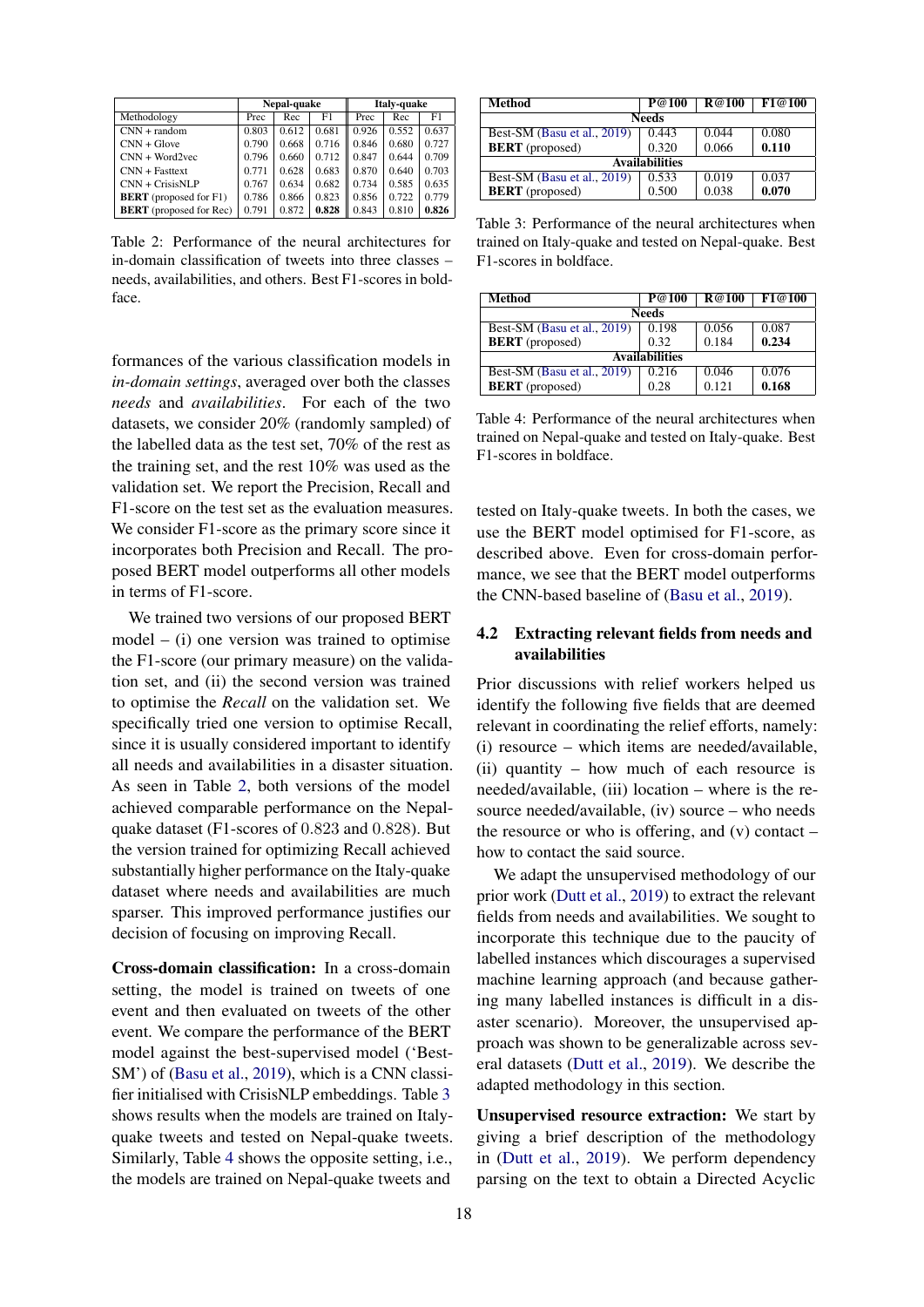<span id="page-4-3"></span>

| <b>Tweet Text</b>                              | Resource  |
|------------------------------------------------|-----------|
| villagers in the remote community of           | food      |
| ghyangphedi fear <i>hunger</i> and #starvation |           |
| earthquake victims sleeping outside in nepal   | shelter   |
| people are <i>shivering</i> in the cold        | shelter   |
| free calls to italy in the wake of earthquake  | logistics |

Table 5: Examples of covert tweets and the corresponding resource class assigned to the tweet by our BERTbased resource classifier.

Graph (DAG). We compile an initial list of headwords (*send, need, donate*, etc.) which consists of the verbs in the query-set and the ROOT word of the DAG. We have identified specific characteristics of the child nodes of the headwords that enable us to label the node as a potential resource.

For example, if a word  $w$  is tagged as a NOUN and is the direct object of the 'donates', w can be expected to be a potential resource. We have also identified dependency rules, that increases the list of head-words to improve our recall. We thus obtain a list of potential resources after dependency parsing. We then verify these potential resources by checking for the semantic similarity of the extracted words with a pre-compiled list of resources commonly used during disasters. The resource list is obtained from several reputed sources like UN- $OCHA<sup>8</sup>$  $OCHA<sup>8</sup>$  $OCHA<sup>8</sup>$ , UNHCR<sup>[9](#page-4-1)</sup> and WHO<sup>[10](#page-4-2)</sup>. This pre-compiled list also enables us to categorise the resources into four classes namely *food* (bottled water, biscuits, rice), *health* (blood, medicine, latrines), *shelter* (tents, blankets, tarpaulins), and *logistics* (electricity, helicopters, cash).

Adapting the method to deal with covert tweets: One of the limitations of the unsupervised methodology in [\(Dutt et al.,](#page-8-2) [2019\)](#page-8-2) is the inability to glean relevant information from *covert tweets* where the resource needed/available is not mentioned explicitly. We illustrate instances of such covert tweets in Table [5.](#page-4-3) Since the resource name is not explicitly stated in the tweet-text, the methodology in [\(Dutt](#page-8-2) [et al.,](#page-8-2) [2019\)](#page-8-2) cannot identify the resources for such tweets.

To circumvent this problem, we again use the pre-trained BERT model [\(Devlin et al.,](#page-8-21) [2018\)](#page-8-21) to encode a tweet. We pass this representation through a linear layer and perform multi-label classification into the aforementioned four categories, i,e. food, health, shelter and logistics. We use multi-

<span id="page-4-4"></span>

| <b>Dataset</b> | Precision | Recall | F1-score |
|----------------|-----------|--------|----------|
| Nepal-quake    | 0.838     | 0.882  | 0.843    |
| Italy-quake    | 0.825     | 0.858  | 0.823    |

Table 6: Performance of the multi-label BERT-based resource classifier on in-domain classification.

<span id="page-4-5"></span>

| <b>Method</b>                               | P@100 | <b>R</b> @100 | F1@100 |  |  |
|---------------------------------------------|-------|---------------|--------|--|--|
| Nepal-quake                                 |       |               |        |  |  |
| USM (Dutt et al., 2019)                     | 0.623 | 0.833         | 0.685  |  |  |
| <b>BERT</b> (trained on Italy)              | 0.484 | 0.670         | 0.522  |  |  |
| <b>BERT</b> (trained on Italy $+5\%$ Nepal) | 0.636 | 0.834         | 0.680  |  |  |
| Italy-quake                                 |       |               |        |  |  |
| USM (Dutt et al., 2019)                     | 0.487 | 0.595         | 0.516  |  |  |
| <b>BERT</b> (trained on Nepal)              | 0.798 | 0.862         | 0.808  |  |  |

Table 7: Comparing the BERT-based resource classifier with the unsupervised methodology (USM) of [\(Dutt](#page-8-2) [et al.,](#page-8-2) [2019\)](#page-8-2) in cross-domain setting. Best F1-scores in boldface.

label classification since a particular tweet can mention multiple resources. This adaptation helps the methodology to correctly classify many of the covert tweets, as demonstrated in Table [5](#page-4-3) (the second column shows the resource-class that is assigned by our methodology).

We report the *in-domain* classification performance of our BERT-based resource classifier for the Nepal-quake and Italy-quake datasets in Table [6.](#page-4-4) We test on 20% of the data (sampled randomly) and train on the remaining 70% while using 10% for validation. We optimise the model with the highest macro F1-score on the validation set.

Next, we compare the performance of the proposed BERT-based resource classifier with that of the unsupervised methodology of [\(Dutt et al.,](#page-8-2) [2019\)](#page-8-2) (which we refer to as 'USM'). To ensure a fair comparison, we perform this comparison in a *crossdomain* setting wherein we train the supervised model on one dataset (e.g., Nepal-quake) and evaluate on another (e.g., Italy-quake). We present the results of this comparison in Table [7.](#page-4-5)

We observe from Table [7](#page-4-5) that the BERT resource classifier trained on Nepal-quake significantly outperforms USM over the Italy-quake dataset (F1 score of 0.808 for the BERT method and 0.516 for USM). In contrast, the BERT resource classifier when trained on Italy-quake yielded significantly poorer results on Nepal-quake dataset than USM. However, training only on an additional 5% of labelled instances of the Nepal-quake dataset, demonstrated comparative performance (F1-score of 0.680 for the BERT method and 0.685 for USM). The reason for these performances is as follows. The Italy-quake dataset does not contain mention of several amenities that are heavily prevalent in

<span id="page-4-0"></span><sup>8</sup><https://www.unocha.org/>

<span id="page-4-1"></span><sup>9</sup><https://www.unhcr.org/>

<span id="page-4-2"></span><sup>10</sup><https://www.who.int/>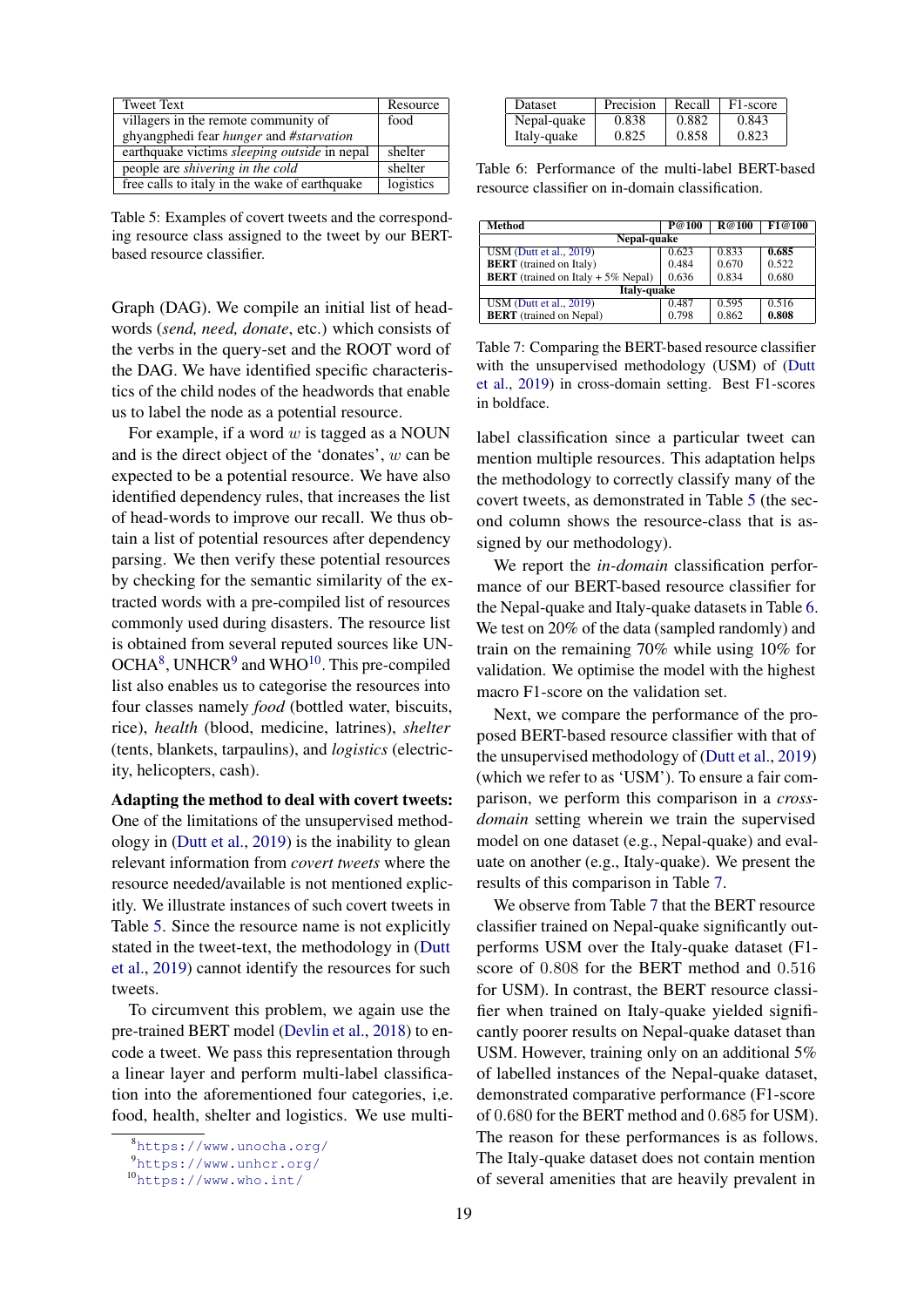<span id="page-5-3"></span>

| Tweet text (excerpts)                      | <b>Resource</b>      | Location      | <b>Ouantity</b>                        | Source      | <b>Contact</b> |
|--------------------------------------------|----------------------|---------------|----------------------------------------|-------------|----------------|
| Urgent need of analgesic, antibiotics, be- | analgesic, an-       | kathmandu,    |                                        |             | <b>98XXX-</b>  |
| tadiene, swabs in kathmandu!! Call for     | tibiotics, beta-     | ktm, nepal    |                                        |             | <b>XXXXX</b>   |
| help 98XXX-XXXXX #earthquake #Nepal        | diene, swabs         |               |                                        |             |                |
| #KTM(N)                                    |                      |               |                                        |             |                |
| India sends 39 #NDRF team, 2 dogs and 3    | <b>NDRF</b><br>team. | nepal         | 2.<br>dogs<br>$\overline{\phantom{a}}$ | India       |                |
| tonnes equipment to Nepal Army for rescue  | dogs,                |               | NDRF team                              |             |                |
| operations: Indian Embassy in #Nepal (A)   |                      |               | $-39$                                  |             |                |
| Visiting Sindhupalchok devastating earth-  | delivery<br>tent.    | Sindhupalchok |                                        |             |                |
| quake highly affected district. Delivery   | women, water         |               |                                        |             |                |
| Women in a tent. No water no toilet $(N)$  |                      |               |                                        |             |                |
| Rajasthan Seva Samiti donates more than    | tents                |               | tents-800                              | Rajasthan   |                |
| 800 tents to Nepal Earthquake victims (A)  |                      |               |                                        | Seva Samiti |                |

Table 8: Examples of information extracted from need (N) and availability (A) tweets by the methodologies proposed in this work. Red colour indicates wrongly extracted information.

the Nepal-quake dataset, but *not* vice-versa. This difference is mainly because the Italy earthquake was a comparatively mild one in a developed region, and hence not many resources were needed; in contrast, the Nepal earthquake was a severe one in a developing region, and a lot of resources were needed in Nepal. Hence the Nepal-quake dataset contains mention of far more varied resources, as compared to the Italy-quake dataset.

Thus, including the BERT-based resource classifier in addition to the unsupervised methodology improves resource extraction performance, and also lends generalisability across different datasets.

Extracting Locations: We extract geographical locations from the tweet text using the methodology in our prior work [\(Dutt et al.,](#page-8-4) [2018\)](#page-8-4). First, we apply several unsupervised techniques to extract a set of potential locations. These techniques include (i) segmentating hashtags, (ii) disambiguating proper nouns from parse trees, (iii) identifying phrases with regex matches, (iv) dependency parsing to locate nouns close from words in query-set in the DAG, and (v) employing pre-trained Named Entity Recognizers  $11$  to identify words tagged as geographical location. Next, we verify these potential locations using a gazetteer. We consider those locations to be valid only if their geospatial coordinates lie within the boundary of the affected region (e.g., Nepal or Italy). We used two gazetteers namely Geonames<sup>[12](#page-5-1)</sup> and Open Street Map<sup>[13](#page-5-2)</sup> to identify locations with varying levels of granularity (as detailed in [\(Dutt et al.,](#page-8-4) [2018\)](#page-8-4)).

Extracting the source: We consider as viable

sources two types of words  $-$  (i) proper nouns that are tagged as organisations, persons or geographical locations by a Named Entity Recognizer, and (ii) proper nouns that are child nodes of dependency parsing – provided they have not been identified previously as 'location' or 'resources' during the verification phase. See our prior work [\(Dutt et al.,](#page-8-2) [2019\)](#page-8-2) for details of the methodology.

Extracting Quantity: For each resource extracted, we identify whether it is preceded by a numeric token. The numeric token may be the orthographic notation of a number (e.g., '100') or may semantically represent a number (e.g., 'hundred'). We assign the numeric token as the quantity of the particular resource.

Extracting Contact: We use regular expressions to identify contacts corresponding to email-ids and phone numbers.

The performance of our information extraction methods (in terms of precision, recall and F1-score) was similar to what is presented in [\(Dutt et al.,](#page-8-2) [2019\)](#page-8-2). In our experiments, we obtained F1-scores of 0.89, 0.91, 0.76, 0.58 and 1.00 for identifying Resources, Location, Quantity, Source and Contact respectively, for need-tweets. Likewise, the F1 scores for availability-tweets were 0.85, 0.85, 0.84, 0.65 and 1.00 respectively. Table [8](#page-5-3) shows some examples of the fields extracted by our methods from some need-tweets and availability-tweets.

#### 4.3 Matching needs and availabilities

We propose a fast and real-time algorithm for matching needs and availabilities based on proportion of common resources. Specifically, for a given need-tweet, we compute the match with a particular availability-tweet as the fraction of the resources extracted from the need-tweet, that are also present in the availability-tweet. For the given

<span id="page-5-0"></span><sup>&</sup>lt;sup>11</sup>We use the inbuilt NER tool of SpaCy ([https://](https://spacy.io/) [spacy.io/](https://spacy.io/))

<span id="page-5-2"></span><span id="page-5-1"></span><sup>12</sup><http://www.geonames.org/>

<sup>13</sup>[http:420//geocoder.readthedocs.io/](http:420//geocoder.readthedocs.io/providers/OpenStreetMap.html) [providers/OpenStreetMap.html](http:420//geocoder.readthedocs.io/providers/OpenStreetMap.html)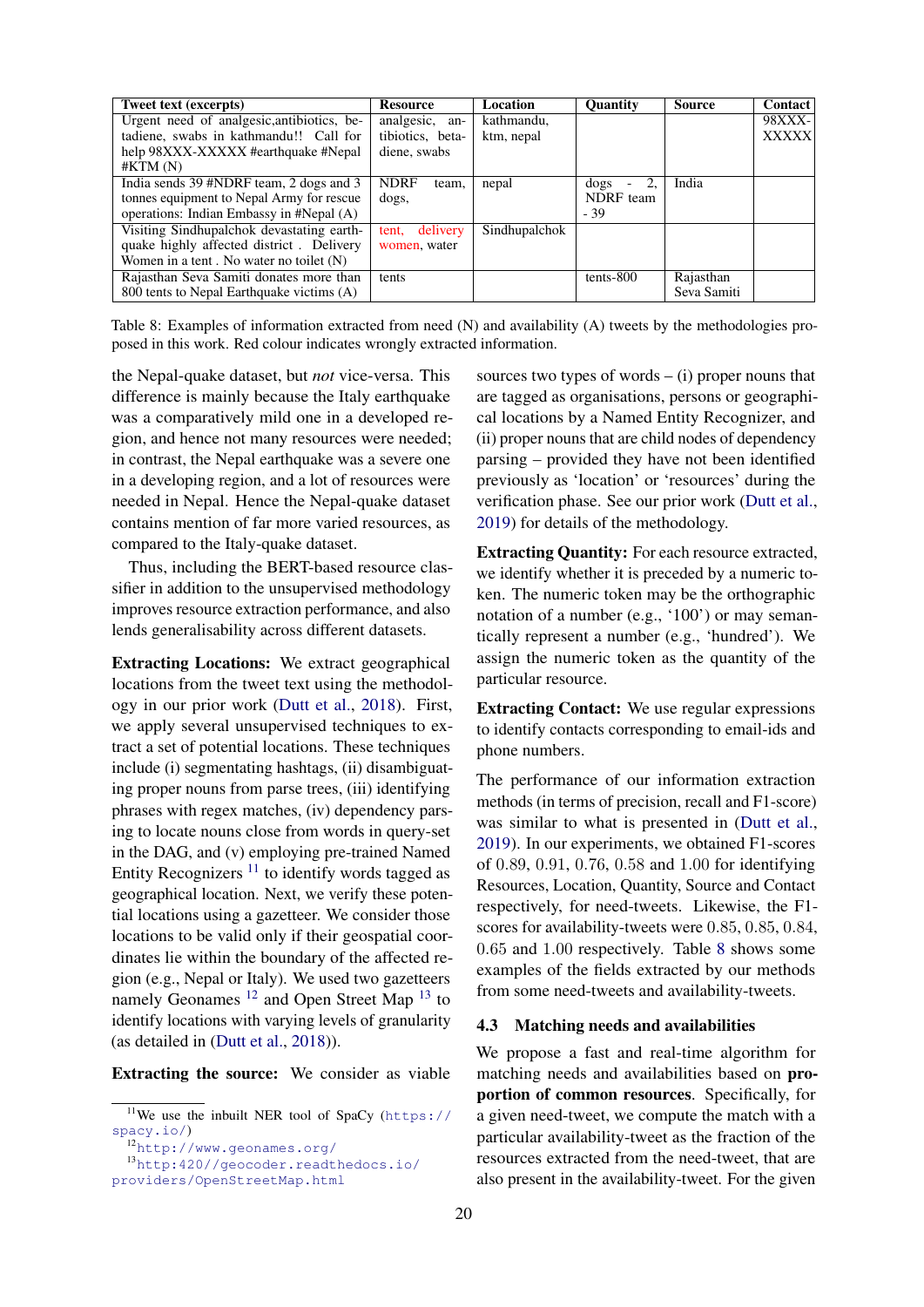<span id="page-6-0"></span>

Figure 1: NARMADA's architecture overview

need tweet, availability-tweets are ranked in decreasing order of the fraction of common resources (ties resolved arbitrarily).

We also experiment with some baseline methodologies, namely using common nouns [\(Basu et al.,](#page-8-13) [2018\)](#page-8-13), tf-idf vectors of the tweet text [\(Purohit](#page-9-7) [et al.,](#page-9-7) [2013\)](#page-9-7) and local word embeddings of the tweet [\(Basu et al.,](#page-8-13) [2018\)](#page-8-13). Our methodology (based on the proportion of common resources) obtains an F1-score of 0.84 for Nepal-quake and an F1 score of 0.87 for Italy-quake dataset respectively, which is competitive with the performance of the baselines.

This section described the NLP and IR techniques used in NARMADA. The next section describes the system architecture.

### 5 System Architecture

The high-level system architecture for NARMADA is shown in Figure [1.](#page-6-0) The system can be accessed from [https://osm-dm-kgp.github.io/](https://osm-dm-kgp.github.io/Narmada/) [Narmada/](https://osm-dm-kgp.github.io/Narmada/), where further details and a demonstration video are also provided. NARMADA is designed and built for the Web, thus not restricting it to any particular operating system or browser type, allowing cross-platform (desktop/mobile) functionality.

### 5.1 User Interface

The user interface has been designed in Typescript using Angular, a popular web-application frame-work. ngx-admin<sup>[14](#page-6-1)</sup> was used as a boilerplate for front-end components. The interface has been designed to be intuitive, yet presenting as much information as possible without overcrowding. A detailed note is available at [https://osm-dm-kgp.](https://osm-dm-kgp.github.io/Narmada/) [github.io/Narmada/](https://osm-dm-kgp.github.io/Narmada/).

The user interface comprises a dashboard (shown in Figure [2\)](#page-7-0) that acts as a landing page. Besides providing an initial view of active needs and availabilities (at the present point of time), it displays matched resources. The user is provided with various options to make it easy to search and locate resources as well as highlight items as deemed necessary.

An alternate section is available where users can enter new needs/availabilities manually. The class labels of the information are detected automatically, but the user is allowed to modify the same. Another section for "Completed matches" is to be used for logging completed or exhausted needs and resources. A user manual is also attached to the UI.

#### 5.2 Server

The major services provided by the backend server include classification and categorisation of the tweets in the system. It also provides support for the addition of new information and their automatic categorisation. Facilities have been provided for marking resources once their need is fulfilled or the availability gets exhausted.

The server side uses NodeJS framework and is written in Javascript. Nginx is used as an HTTP server to make the frontend accessible to the public. However, the NLP-related extraction tasks are handled better in Python. The server partly uses a Flask-based Python backend, a micro web framework. The Flask server makes API calls to the deep learning classifiers, featuring BERT, which returns the output. The output is further reflected in the frontend. The server sends information requested by the user interface via *RESTful API*, which supports cached responses on the frontend and enables the system to be scalable, thus allowing more users to use this service. API endpoints are publicly available, which would allow programmatic access to the server's functionalities (see <https://osm-dm-kgp.github.io/Narmada/>).

#### 6 Discussion

NARMADA intends to assist in crossing the initial barrier in identifying and matching needs and availabilities from social media during the occurrence of a disaster. In practice, it becomes necessary for other service providers to be triggered in order to make sure that the needs are addressed, by proper collection, transportation and provisioning of the matched resources deemed to be available. For instance, the needs and availabilities could be marked on a map, with each type of resource be-

<span id="page-6-1"></span><sup>14</sup><https://github.com/akveo/ngx-admin>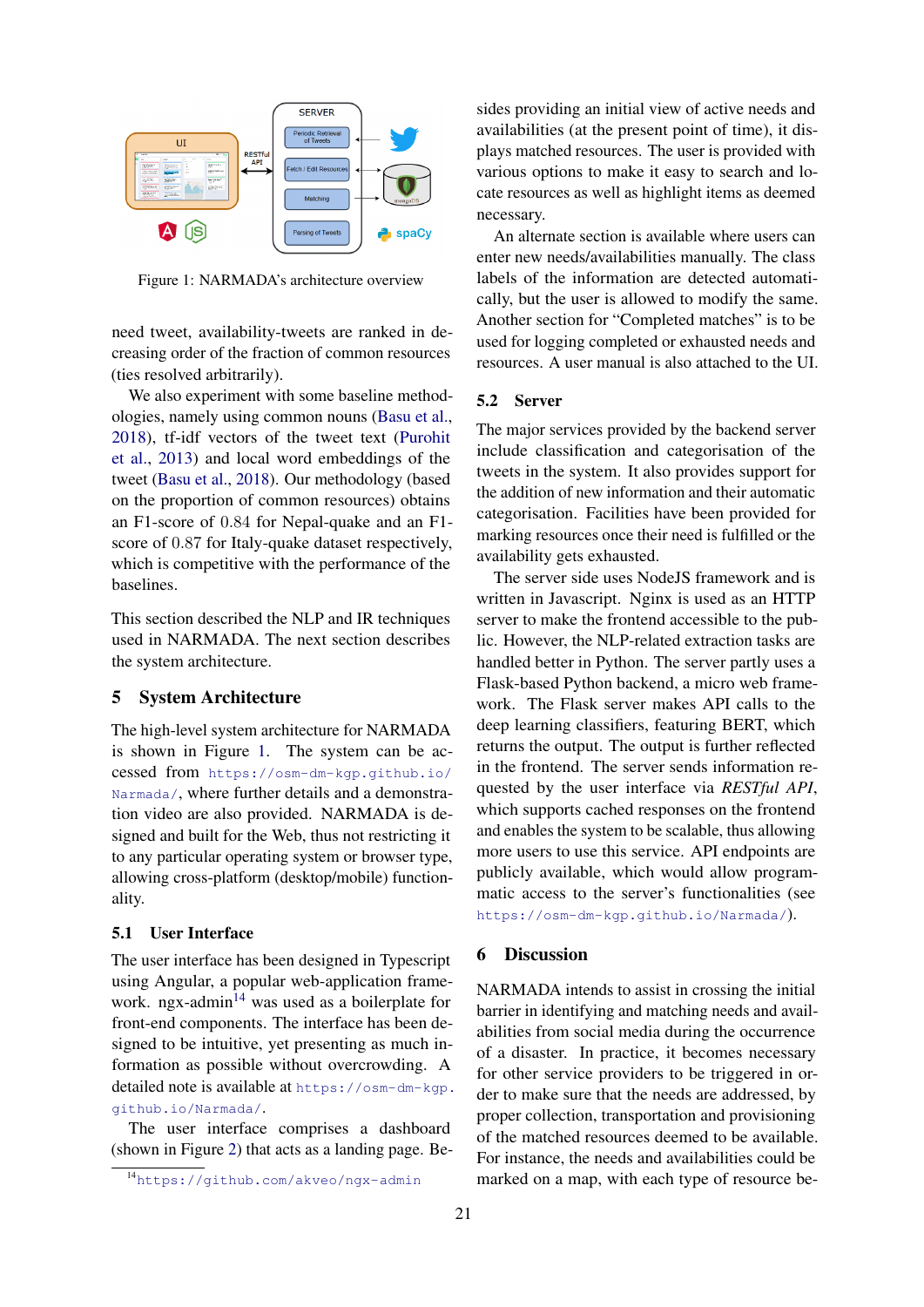<span id="page-7-0"></span>

Figure 2: Dashboard of NARMADA – (a) Navigation Buttons. (b) Needs and Availabilities List: tweets are displayed in reverse chronological order; gray tweet: already matched; black tweet: unmatched; each tweet contains a notch at the bottom-right corner, clicking on which reveals more details. (c) Search Box: when a query is entered, the needs and availabilities containing the query-phrase are displayed. (d) Matching List: displays the matched needs and availabilities; clicking a matching displays its resources, and gives the user an option to mark it as completed.

ing represented with a different symbol, making it easy to physically locate them. Local volunteers might be provided with a mobile app to help them find nearby needs and availabilities. Misinformation in twitter is common [\(Bal et al.,](#page-8-22) [2020\)](#page-8-22). The volunteers would also need a facility to confirm that the posted needs and availabilities are indeed genuine, concerning various parameters such as quantity (since at times of disasters, needs may be exaggerated).

# 7 Conclusion and Future Work

We proposed a system NARMADA for resource management during a disaster situation. Though the system is developed to work across posts from various social media platform, this research focused on data from Twitter. The real-time nature

and easy access to large volumes of information provided by Twitter have made it a lucrative choice for disaster analytics.

Currently, the system allows all users to perform any action on the system. One future task would be to implement a login system that would allow different access-levels to different users. For instance, a visitor would be able to only view and query information, a volunteer would be able to add new resources, mark a need as matched, etc., while a system administrator would have rights to undo all actions of all users, etc. The current system does not allow multiple volunteers to communicate within the platform over a resource, which we wish to incorporate in the future. We also plan to incorporate support for vernacular languages, provided the requisite tools are available.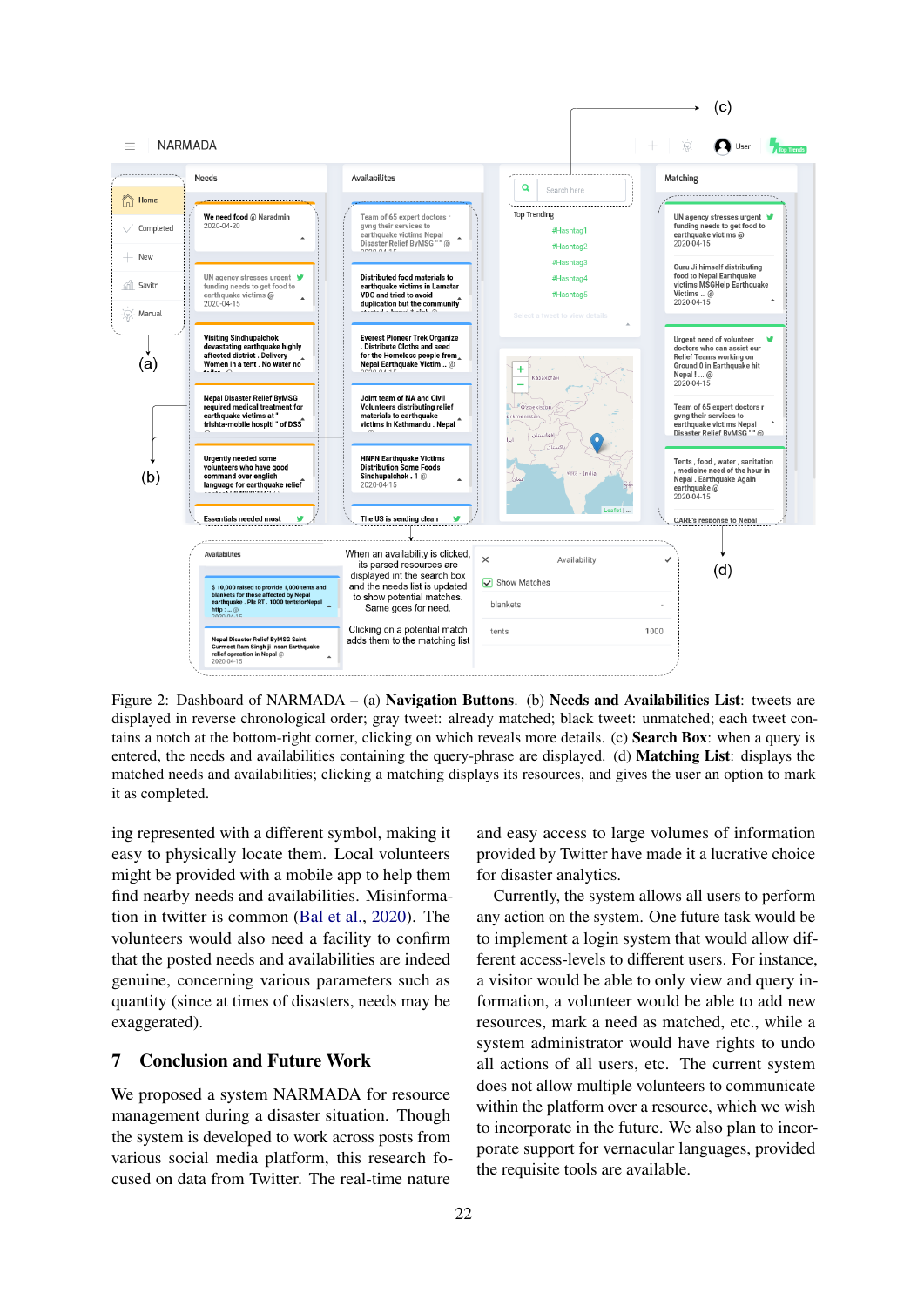#### References

<span id="page-8-15"></span>2008. Ushahidi. <https://www.ushahidi.com/>.

- <span id="page-8-14"></span>2015. Aidr (artificial intelligence for disaster response). <http://aidr.qcri.org/>.
- <span id="page-8-10"></span>Nasser Assery, Yuan Xiaohong, Sultan Almalki, Roy Kaushik, and Qu Xiuli. 2019. Comparing learning-based methods for identifying disasterrelated tweets. In *2019 18th IEEE International Conference On Machine Learning And Applications (ICMLA)*, pages 1829–1836. IEEE.
- <span id="page-8-22"></span>Rakesh Bal, Sayan Sinha, Swastika Dutta, Risabh Joshi, Sayan Ghosh, and Ritam Dutt. 2020. Analysing the extent of misinformation in cancer related tweets. *arXiv preprint arXiv:2003.13657*.
- <span id="page-8-11"></span>Moumita Basu, Kripabandhu Ghosh, Somenath Das, Ratnadeep Dey, Somprakash Bandyopadhyay, and Saptarshi Ghosh. 2017. Identifying post-disaster resource needs and availabilities from microblogs. In *Proc. ASONAM*.
- <span id="page-8-13"></span>Moumita Basu, Anurag Shandilya, Kripabandhu Ghosh, and Saptarshi Ghosh. 2018. Automatic matching of resource needs and availabilities in microblogs for post-disaster relief. In *Comp. Proc. WWW 2018 2018*, pages 25–26.
- <span id="page-8-16"></span>Moumita Basu, Anurag Shandilya, Prannay Khosla, Kripabandhu Ghosh, and Saptarshi Ghosh. 2019. Extracting resource needs and availabilities from microblogs for aiding post-disaster relief operations. *IEEE Transactions on Computational Social Systems*, 6(3):604–618.
- <span id="page-8-19"></span>Piotr Bojanowski, Edouard Grave, Armand Joulin, and Tomas Mikolov. 2017. [Enriching word vectors with](https://doi.org/10.1162/tacl_a_00051) [subword information.](https://doi.org/10.1162/tacl_a_00051) *Transactions of the Association for Computational Linguistics*, 5:135–146.
- <span id="page-8-17"></span>Cornelia Caragea, Adrian Silvescu, and Andrea H Tapia. 2016. Identifying informative messages in disaster events using convolutional neural networks. In *International Conference on Information Systems for Crisis Response and Management*, pages 137– 147.
- <span id="page-8-21"></span>Jacob Devlin, Ming-Wei Chang, Kenton Lee, and Kristina Toutanova. 2018. Bert: Pre-training of deep bidirectional transformers for language understanding. *arXiv preprint arXiv:1810.04805*.
- <span id="page-8-2"></span>Ritam Dutt, Moumita Basu, Kripabandhu Ghosh, and Saptarshi Ghosh. 2019. Utilizing microblogs for assisting post-disaster relief operations via matching resource needs and availabilities. *Information Processing & Management*, 56(5):1680–1697.
- <span id="page-8-4"></span>Ritam Dutt, Kaustubh Hiware, Avijit Ghosh, and Rameshwar Bhaskaran. 2018. Savitr: A system for real-time location extraction from microblogs during emergencies. In *Proc. WWW Workshop SMERP*.
- <span id="page-8-9"></span>Akash Kumar Gautam, Luv Misra, Ajit Kumar, Kush Misra, Shashwat Aggarwal, and Rajiv Ratn Shah. 2019. Multimodal analysis of disaster tweets. In *2019 IEEE Fifth International Conference on Multimedia Big Data (BigMM)*, pages 94–103. IEEE.
- <span id="page-8-7"></span>Mahmud Hasan, Mehmet A. Orgun, and Rolf Schwitter. 2018. Real-time event detection from the Twitter data stream using the TwitterNews+ Framework. *Information Processing & Management*. Online: https://doi.org/10.1016/j.ipm.2018.03.001.
- <span id="page-8-0"></span>Muhammad Imran, Carlos Castillo, Fernando Diaz, and Sarah Vieweg. 2015. Processing Social Media Messages in Mass Emergency: A Survey. *ACM Computing Surveys*, 47(4):67:1–67:38.
- <span id="page-8-20"></span>Muhammad Imran, Prasenjit Mitra, and Carlos Castillo. 2016. Twitter as a lifeline: Human-annotated twitter corpora for nlp of crisis-related messages. In *Proceedings of the Tenth International Conference on Language Resources and Evaluation (LREC 2016)*, Paris, France. European Language Resources Association (ELRA).
- <span id="page-8-3"></span>Morteza Karimzadeh, Wenyi Huang, Siddhartha Banerjee, Jan Oliver Wallgrün, Frank Hardisty, Scott Pezanowski, Prasenjit Mitra, and Alan M. MacEachren. 2013. Geotxt: A web api to leverage place references in text. In *Proceedings of the 7th Workshop on Geographic Information Retrieval*, pages 72–73.
- <span id="page-8-12"></span>Prannay Khosla, Moumita Basu, Kripabandhu Ghosh, and Saptarshi Ghosh. 2017. [Microblog retrieval for](http://arxiv.org/abs/1707.06112) [post-disaster relief: Applying and comparing neural](http://arxiv.org/abs/1707.06112) [IR models.](http://arxiv.org/abs/1707.06112) *CoRR*, abs/1707.06112.
- <span id="page-8-6"></span>Jooho Kim, Juhee Bae, and Makarand Hastak. 2018. Emergency information diffusion on online social media during storm Cindy in U.S. *International Journal of Information Management*, 40:153 – 165.
- <span id="page-8-18"></span>Yoon Kim. 2014. [Convolutional neural networks](https://doi.org/10.3115/v1/D14-1181) [for sentence classification.](https://doi.org/10.3115/v1/D14-1181) In *Proceedings of the 2014 Conference on Empirical Methods in Natural Language Processing (EMNLP)*, pages 1746–1751, Doha, Qatar. Association for Computational Linguistics.
- <span id="page-8-5"></span>Abhinav Kumar and Jyoti Prakash Singh. 2019. Location reference identification from tweets during emergencies: A deep learning approach. *International journal of disaster risk reduction*, 33:365– 375.
- <span id="page-8-8"></span>Farhad Laylavi, Abbas Rajabifard, and Mohsen Kalantari. 2017. Event relatedness assessment of Twitter messages for emergency response. *Information Processing & Management*, 53:266–280.
- <span id="page-8-1"></span>Tao Li, Ning Xie, Chunqiu Zeng, Wubai Zhou, Li Zheng, Yexi Jiang, Yimin Yang, Hsin-Yu Ha, Wei Xue, Yue Huang, Shu-Ching Chen, Jainendra Navlakha, and S. S. Iyengar. 2017. Data-Driven Techniques in Disaster Information Management. *ACM Comput. Surv.*, 50(1):1:1–1:45.